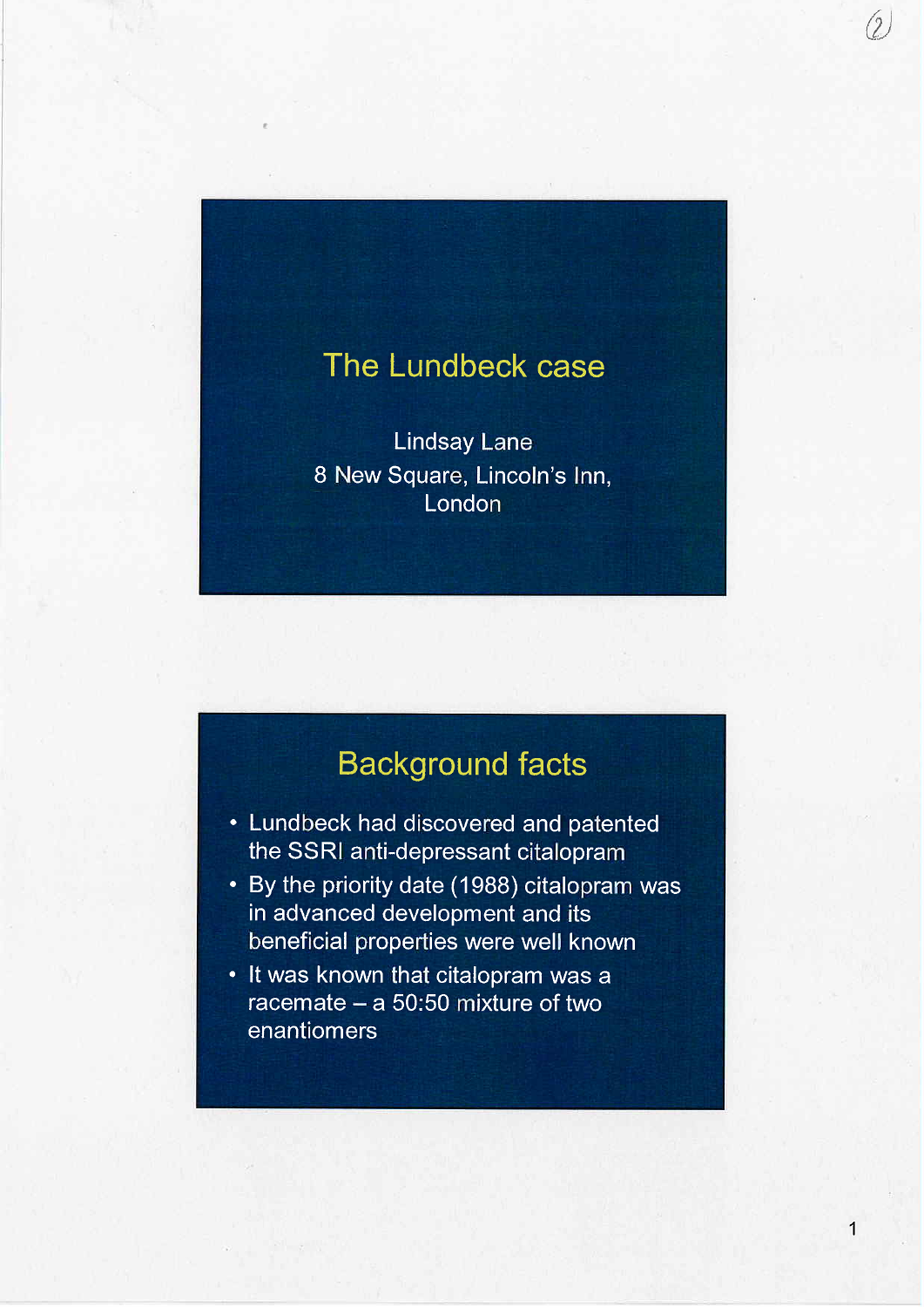#### Motive to resolve

- · Awareness of potential differences in activity / toxicity of enantiomers provided "a clear motive to isolate and test the enantiomers".
- · "Investigation of the enantiomers of citalopram was an obvious goal for the ordinary skilled medicinal chemist in 1988."

# Lundbeck's patent

- · Lundbeck identified two routes to making the enantiomers, both involving resolution of the diol precursor into its enantiomers followed by stereoselective conversion to the enantiomers of citalopram
- · It discovered that the activity lay almost entirely in the (+) enantiomer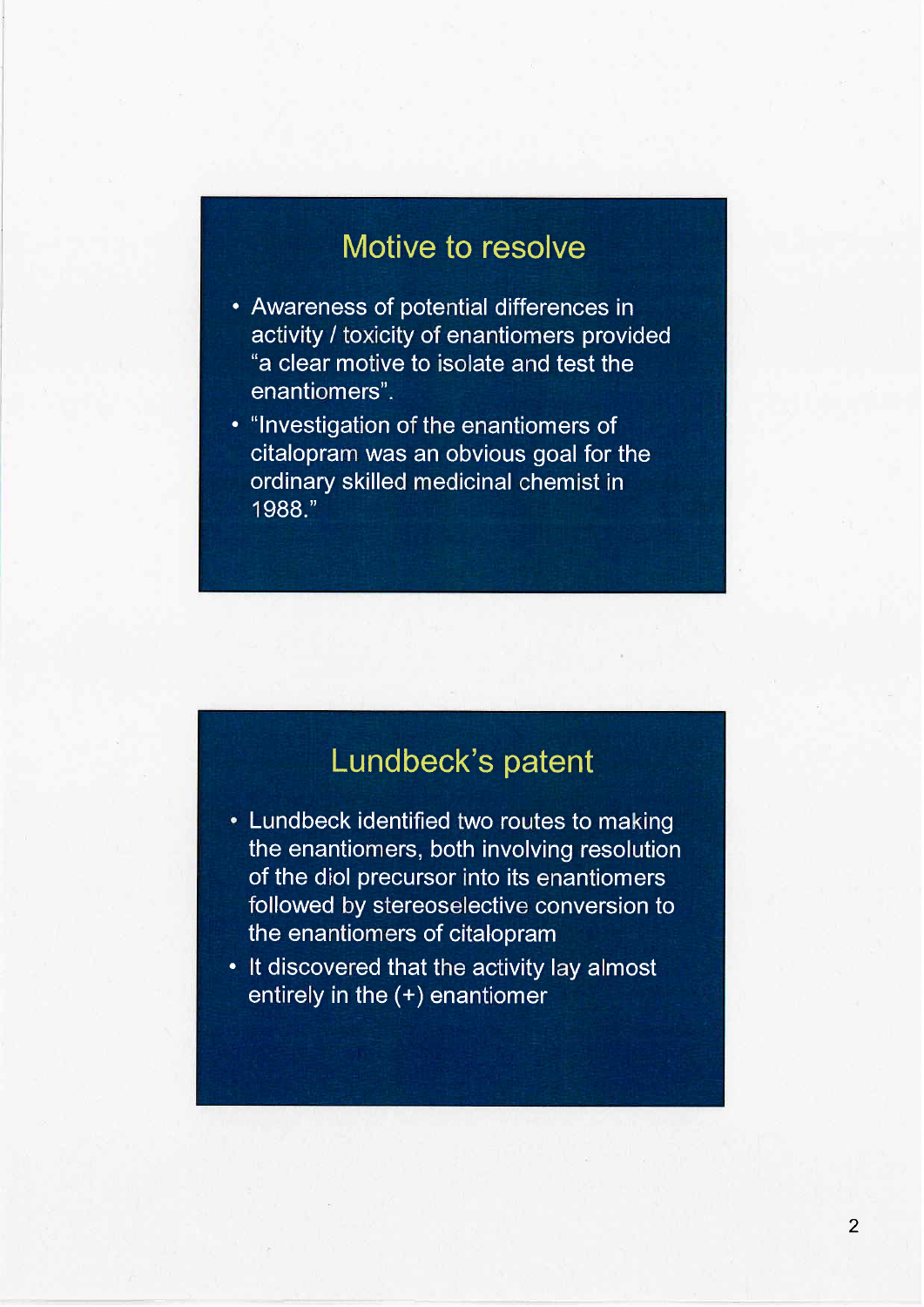# Claims

- · Claim 1: (+) citalopram
- · Claim 3: a pharmaceutical composition comprising (+) citalopram as an active ingredient
- · Claim 6: a method for making (+) citalopram which comprises converting the (-) diol in a stereoselective way to (+) citalopram

#### Novelty and inventive step

At first instance and on appeal:

- · Claims 1 and 3 were novel because they were to be interpreted as excluding the prior art racemate
- · All claims involved an inventive step; it was not obvious that the necessary reaction of the resolved diol intermediate could be performed without loss of stereochemistry; it was not obvious to resolve citalopram by chiral HPLC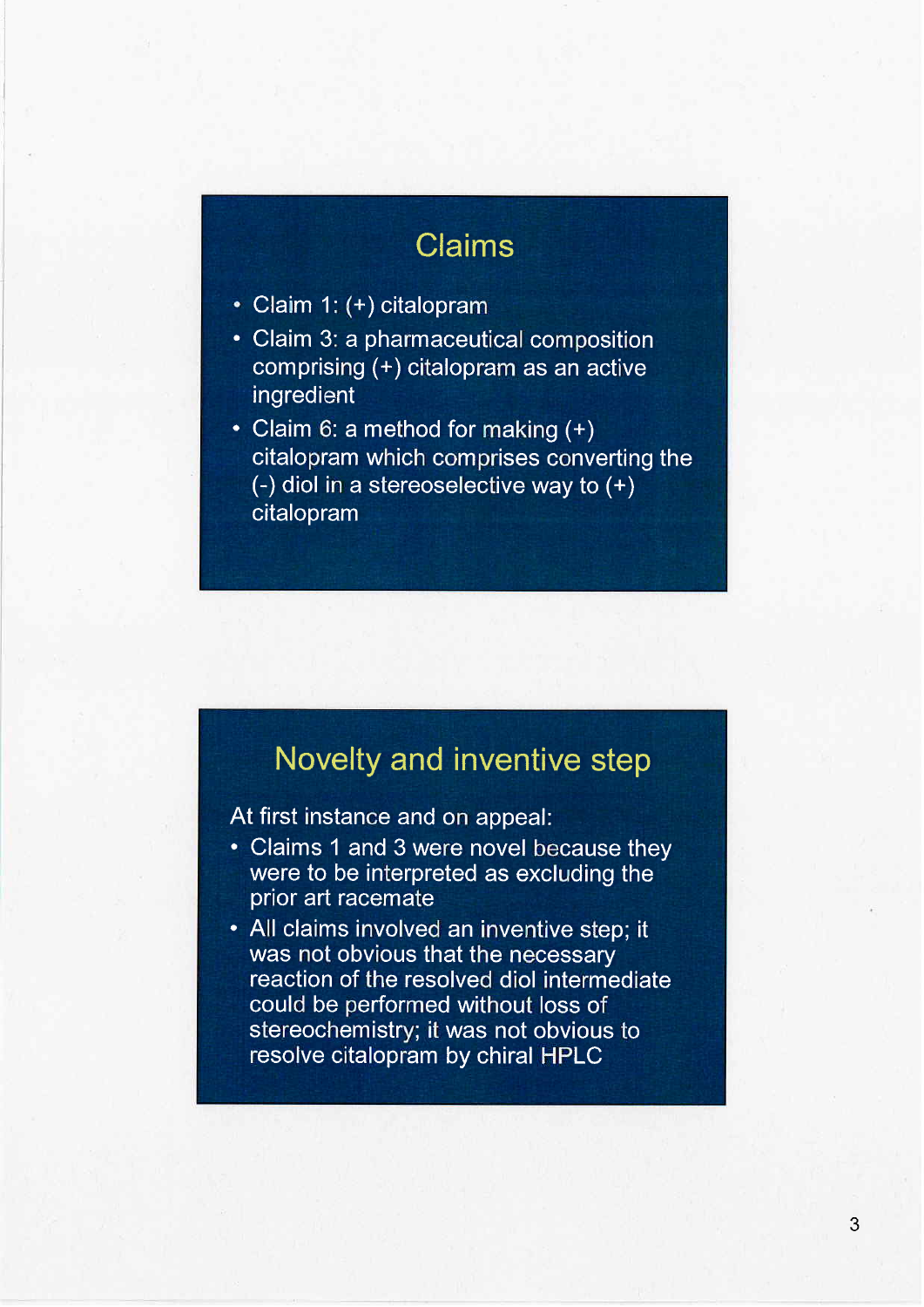# Biogen v. Medeva (1)

- S.14(3) = Art 83; s.14(5)(c) = Art 84; s.71(1)(c) = Art 100(b) / Art 138(1)(b)
- $\cdot$  "The substantive effect of s.14(5)(c), namely that the description should... constitute an enabling disclosure, is given effect by  $s.72(1)(c).$ "

#### Biogen v. Medeva (2)

"S.72(1)(c) is...intended to give the court a jurisdiction in revocation proceedings... to hold a patent invalid on the substantive ground that... the extent of the monopoly claimed exceeds the technical contribution to the art made by the invention as described in the specification. ... The disappearance of "lack of fair basis" as an express ground for revocation does not in my view mean that general principle which it expressed has been abandoned. The jurisprudence of the EPO shows that it is stil in full vigour and embodied in Arts 83 and 84..."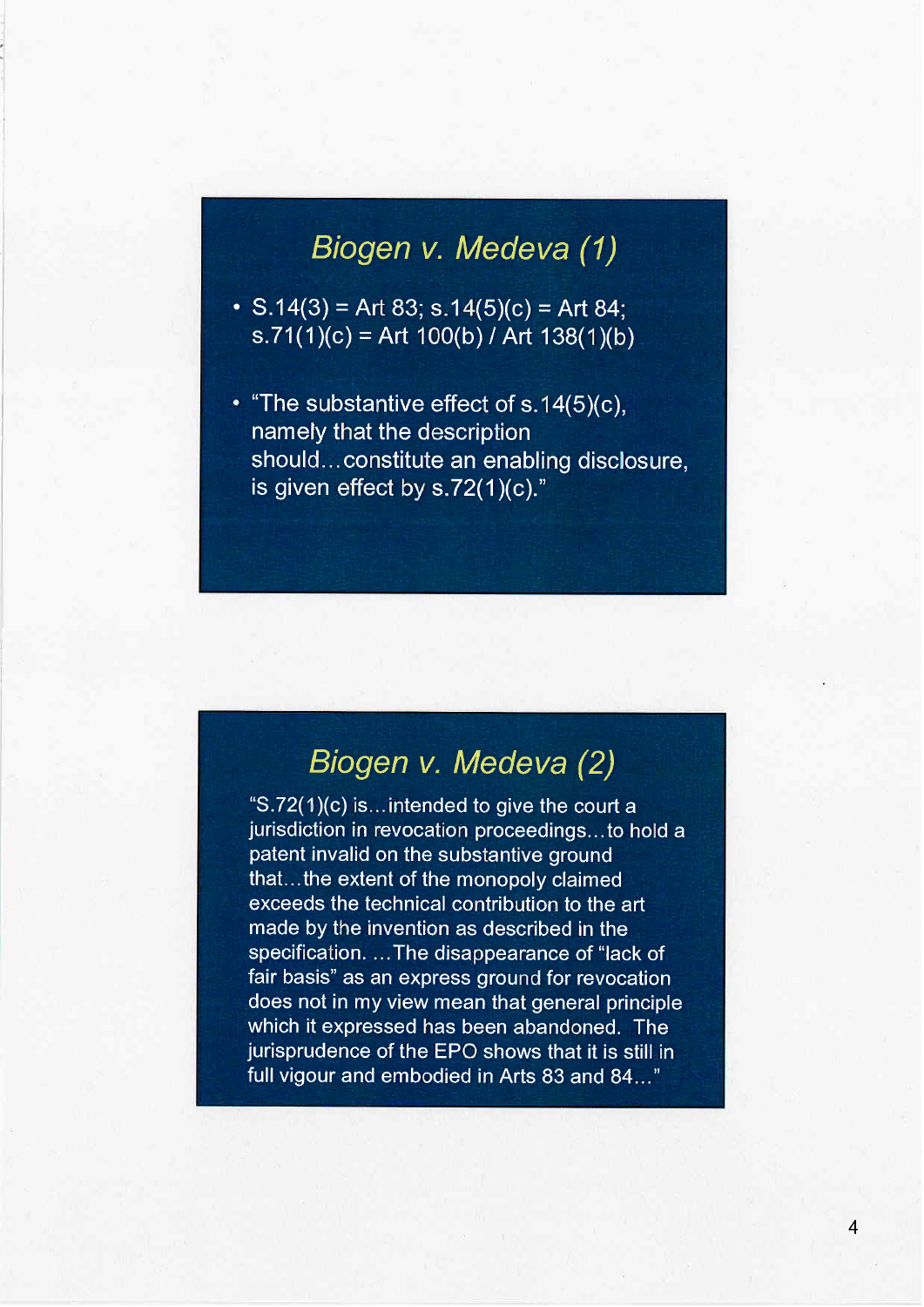## Biogen v. Medeva (3)

"Furthermore, Art 84 EPC also requires that the claims must be supported by the description, in other words, it is the definition of the invention in the claims that needs support. In the Board's judgment, this requirement reflects the general legal principle that the extent of the patent monopoly, as defined by the claims, should correspond to the technical contribution in order for it to be supported, or justified."

- T 409/91 Exxon / Fuel Oils

#### Biogen v. Medeva (4)

The critical issue was not "whether the claimed invention could deliver the goods across the full width of the patent" but "whether the claims cover other ways in which they might be delivered, ways which owe nothing to the teaching of the patent or any principle which it disclosed."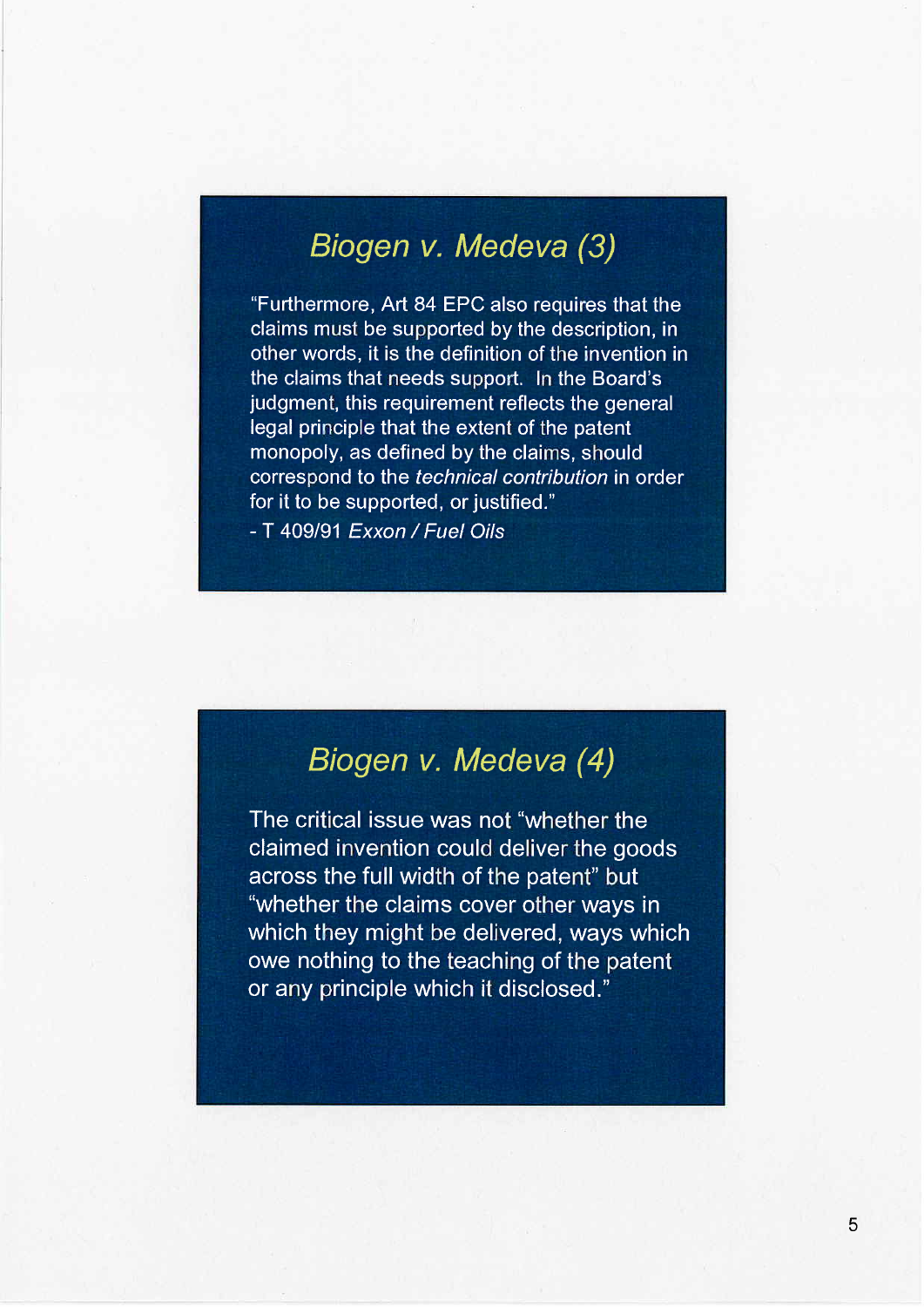## Biogen v. Medeva (5)

"there is more than one way in which the breadth of a claim may exceed the technical contribution to the art embodied in the invention. ... Or it may claim every way of achieving a result when it enables only one way and it is possible to envisage other ways of achieving that result which make no use of the invention."

## Biogen v. Medeva (6)

"care is needed not to stifle further research and healthy competition by allowing the first person who has found a way of achieving an obviously desirable goal to monopolise every other way of doing so."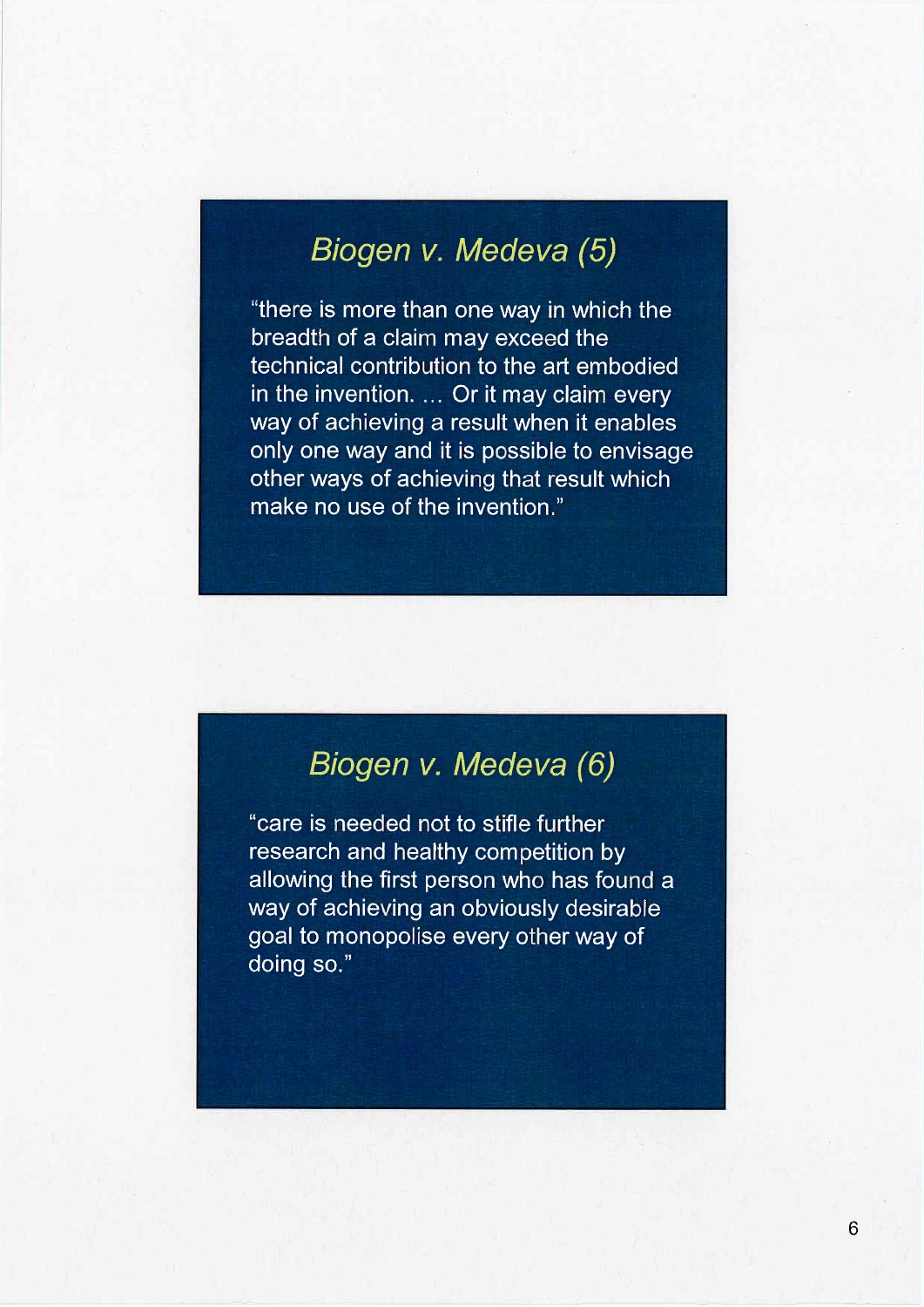#### Lundbeck (High Court) (2007) EWHC 1040, (2007) RPC 32

"The inventive step taken by the inventors of the Patent was not deciding to separate the enantiomers of citalopram but finding a way it could be done. The technical contribution they made was the discovery that the diol intermediate could be resolved and then the enantiomers of the diol converted into the enantiomers of citalopram whilst preserving their stereochemistry."

"Claims 1 and 3 of the Patent cover all ways of making the (+) enantiomer of citalopram. For example, they cover resolving citalopram on a preparative chiral HPLC column. Does this method of resolution owe anything to the teaching of the Patent or any principle it discloses? In my judgment it does not. By June 1988 the preparation of the individual enantiomers of citalopram was an obviously desirable goal and their testing was trivial. There is no teaching in the Patent as to how that goal is to be achieved other than by use of the diol intermediate. ... The first person to find a way of achieving an obviously desirable goal is not permitted to monopolise every other way of doing so. Claims 1 and 3 are too broad. They extend beyond any technical contribution made by Lundbeck."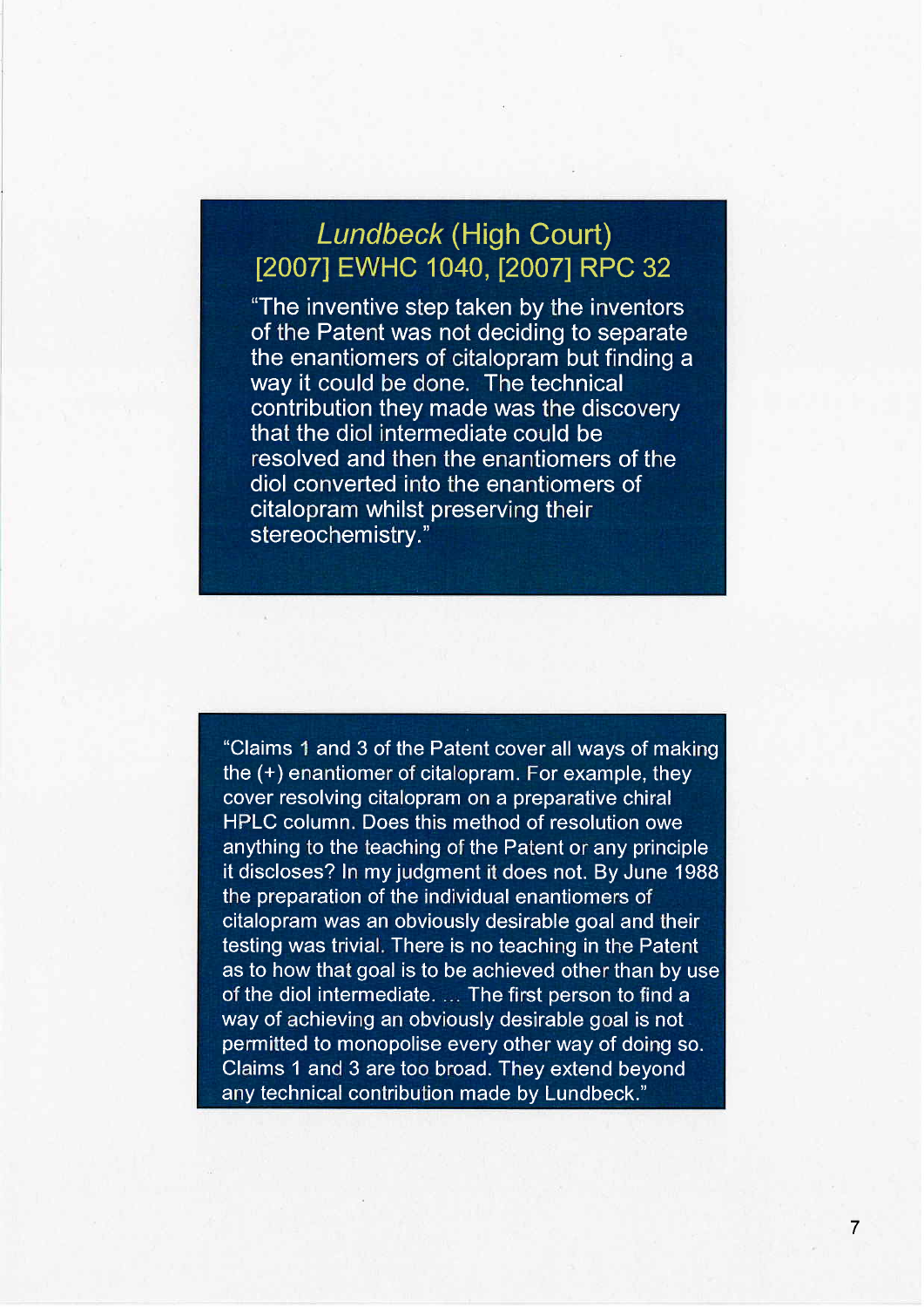#### Lundbeck (Court of Appeal) (2008) EWCA Civ 311, (2008) RPC 19

- · Lord Hoffmann: "In the case of a product claim, performing the invention for the purposes of s. 72(1)(c) means making or otherwise obtaining the product. ... A product claim is sufficiently enabled if the specification discloses how to make it. There is nothing to say that it must disclose more than one way."
- · Jacob LJ: The claim was to the (+) enantiomer, and the patent enabled the skilled person to make it, so Art. 83 was satisfied.

- · Lord Hoffmann: The claim in Biogen was to a class of products made by recombinant technology. The decision was limited to that form of claim and "cannot be extended to an ordinary product claim in which the product is not defined by a class of processes of manufacture."
- · Jacob LJ: None of the passages in Biogen relied on were concerned with a novel, non-obvious and enabled product claim.